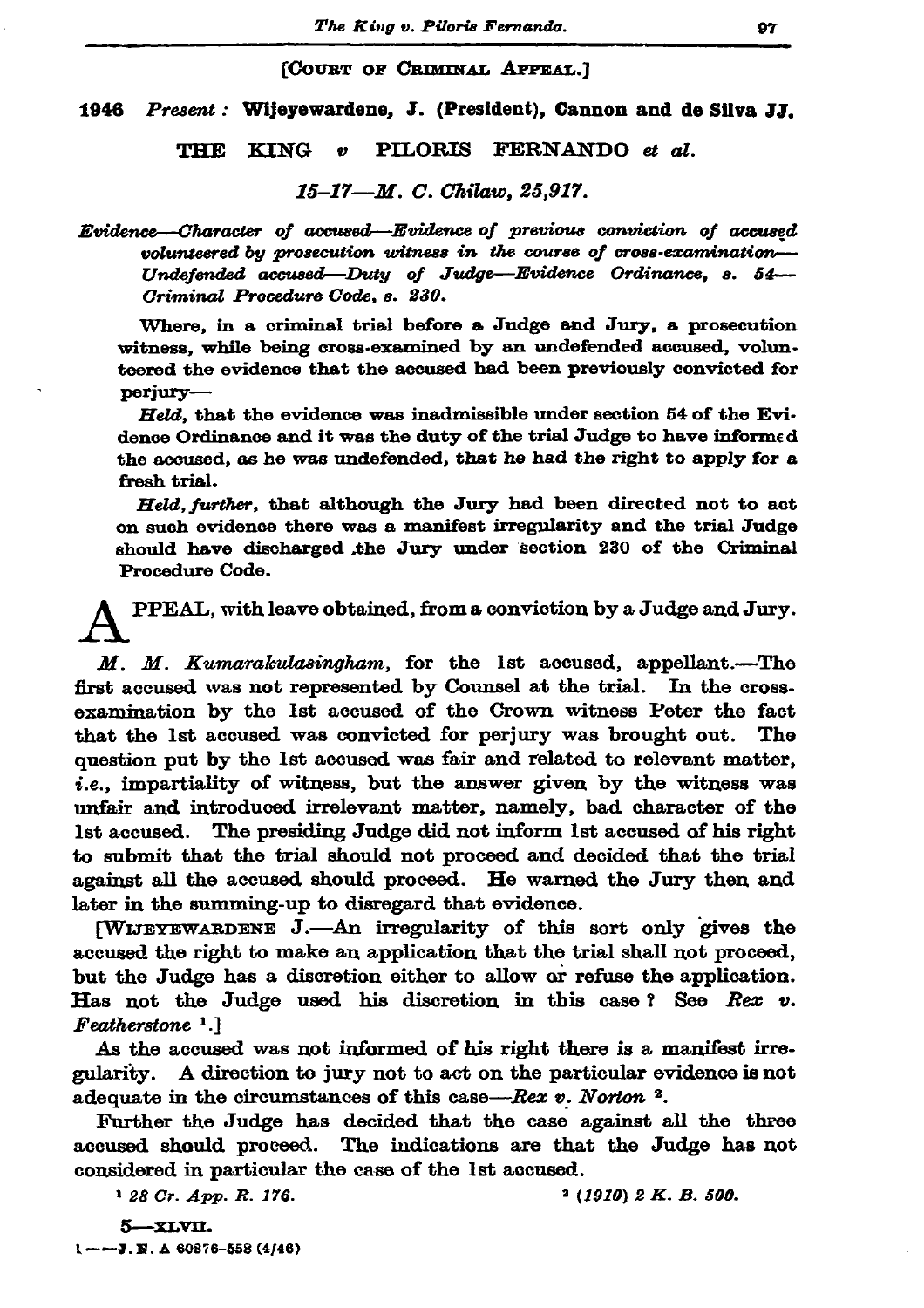In Rex  $v$ . Firth  $v$  the conviction was quashed in the case of an accused who was represented by Counsel because a fresh trial was refused on application made by Counsel for the accused when evidence of bad character was brought out against the accused by his own Counsel. Rex v. Firth has not been overruled by Rex v. Featherstone. In Rex v. Featherstone the appeal was dismissed because there was a virtual admission of guilt by the accused.

The evidence against the accused is slender. If the accused gave evidence a verdict of acquittal was possible but accused did not give evidence as his previous conviction for perjury was known to the jury. Thus the accused was substantially prejudiced in his defence and therefore the proviso to section 5 (1) of the Court of Criminal Appeal Ordinance should not be applied in this case.

Further there is a difference between our Court of Criminal Appeal Ordinance and the English Act.

Our Ordinance makes provision for a retrial; the English Act does not. Therefore it is possible for this Court to interfere where the English Court of Criminal Appeal would not interfere.

This is a case where the proviso to section 5 (2) of the Court of Criminal Appeal Ordinance should be applied.

Counsel also cited King v. Kotalawala 2.

 $M$ .  $M$ . Kumarakulasingham (with him  $P$ . S. W. Abeyawardene), for the 2nd and 3rd accused, appellants.

T. S. Fernando, C.C., for the Crown.—Although the appellant should have been informed of his right to apply for a retrial, the Judge had a discretion to decide whether a retrial should be allowed. In this case it would appear that the Judge gave his mind to the question of a retrial. This Court should not interfere with the exercise of that discretion unless such exercise was unreasonable.

The witness's answer disclosed that the appellant had been convicted of perjury. The charges alleged at this trial against the appellant were not of a cognate nature. In considering whether evidence of bad character has prejudiced the appellant, the real question is whether the jury were likely to believe that on account of such bad character the appellant was more likely than not to have committed the offences charged against him.

[WIJEYEWARDENE J.--But here it is urged that the accused was deterred from giving evidence on his own behalf by reason of the disclosure of a conviction for perjury.] The Judge directed the jury immediately the evidence was given, and also in the course of his charge, to disregard that evidence entirely. If the accused gave evidence he could not have been cross-examined as to this previous conviction.

The fact that evidence of previous conviction has been elicited does not necessarily mean that a conviction should be quashed—See Williams and Woodley<sup>3</sup> and Featherstone's case referred to. If the jury had been

 $(1938)$  26 Cr. App. R. 148.

<sup>\*</sup> 42 N. L. R. 265.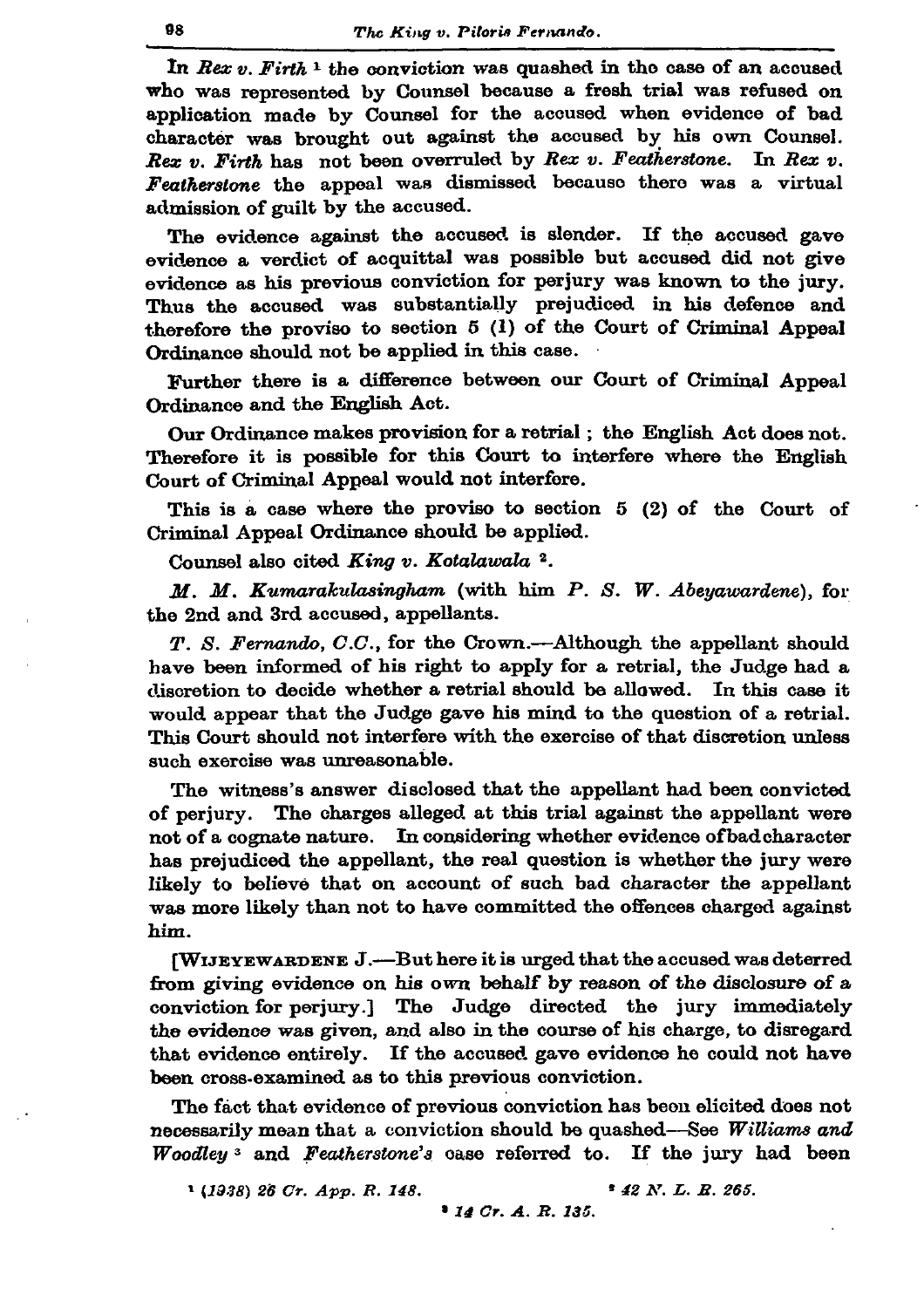warned to disregard the evidence of character, and no substantial miscarriage of justice can be said to have occurred, the proviso to section  $5$  (1) of the C. C. A. Ordinance should be applied—

Counsel cited Rex v. Lee 1, Rex v. Warner 2, Rex v. Charles King 3, Rex v. Kotalawala<sup>4</sup>.

Cur. adv. vult.

## March 14, 1946. WIJEYEWARDENE J.-

This appeal comes before us upon an application for leave to appeal granted by this Court.

The three accused-appellants were charged with being members of an unlawful assembly with some other unidentified persons and with having committed various offences of housebreaking, robbery and grievous hurt. They were convicted on all the counts and were sentenced each to undergo 3 years' rigorous imprisonment and to receive 6 strokes with a rattan.

The first accused was undefended at the trial while the second and third accused were each represented by Counsel.

The main point which had to be considered by the Jury was whether the Crown had proved beyond reasonable doubt that the accused were some of the persons who formed the unlawful assembly. The Crown relied on the evidence of Simon Appuhamy whose home was burgled and Rosalin, a girl of 13 years, employed as a servant by Simon Appuhamy. Rosalin said that the burglars flashed a torch three or four times and she identified the first accused by that light. Simon Appuhamy stated that there was one flash of the torch and he identified the three accused thereby and mentioned the names of the accused to his neighbour Sediris who sent a messenger Dharmasena to make a complaint to the headman. However, in that complaint 2D1 Dharmasena stated that "he was not told who the thieves were ". Sediris gave evidence explaining that he did not mention the names of the accused to Dharmasena "as people who were there (in the burgled house) and the thieves might get information and they may not be able to be traced ".

In the course of the trial a Crown witness, one Peter, gave the following evidence while under cross-examination by the first accused :-

- $(a)$  "the first accused had given evidence against me in a murder case".
- (b) "the first accused was sent to jail for giving false evidence".

There is no doubt that the evidence  $(a)$  must have been given in answer to a question tending to impeach his impartiality. It appears to me, however, that Peter took advantage of the opportunity offered by that question to volunteer the evidence (b) that the first accused had been convicted for perjury. That evidence was clearly irrelevant under section 54 of the Evidence Ordinance as neither had evidence been led to prove the good character of the first acoused nor was his bad character a fact in issue in the case. The record shows that immediately after Peter gave that evidence, the Counsel for the third accused made the somewhat cryptic statement, "He may get into the witness box

 $1$  1 Cr. A. R. 6.  $21$  Gr. A. R. 227.  $320$  Cr. A. R. 158. 4 42 N.L.R. 265.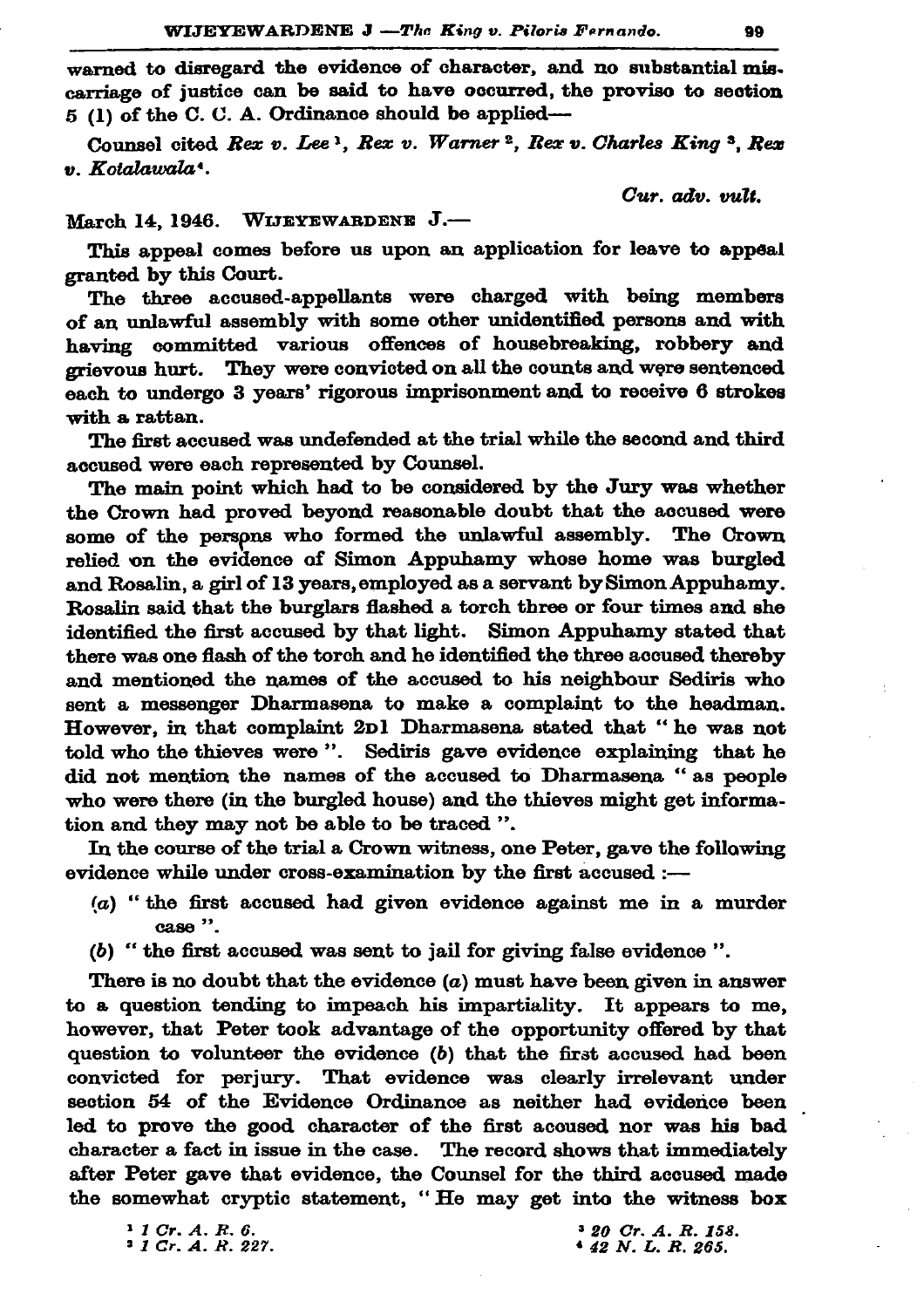and give that same evidence ". Neither the Crown Counsel who appeared before us nor the Counsel for the accused-appellants was able to sav what that statement meant, but it is not possible to dismiss as far fetched the suggestion that the Jury might have understood it to mean that if the first accused "got into the witness box" he would be giving false evidence on this occasion too.

At this stage the trial Judge addressed the Jury and said :-

" The first accused in cross-examining this witness elicited something prejudicial to him. I must direct you to disregard that and put it away from your minds and not be influenced in the slightest degree. It has nothing to do with the other accused. I have decided that the case should go on. I would warn you regarding this at the proper time."

In his charge to the Jury the Judge said :-

"I told you, and I tell you again, that it is your duty completely to banish from your minds everything that took place in that connec-It is my clear duty to direct you to disregard it and not let it tion. influence vour minds. You are not concerned with it."

No application was made in the trial Court for a fresh trial on behalf of any of the accused.

A witness for the Crown has given evidence of a conviction for periury. That evidence was in the circumstances of this case irrelevant and inadmissible. It is true that the first accused did not apply to the trial Judge for a fresh trial. But in the case of an undefended accused it is the duty of the trial Judge to inform the accused that he has such a right. In Featherstone's case <sup>1</sup> Caldecote L.C.J. said :-

"In cases where a prisoner is not defended, and an irregularity of this character takes place, it is, in our opinion, the duty of the Judge to inform the prisoner that he has a right to submit that the trial should not proceed, and that he should make the application then and there if he wishes to do so. It by no means follows that in every case the prisoner would desire to apply for a fresh trial, but, if an application is made to that effect, it is the duty of the Judge to decide upon the application according to the circumstances. In this case the appellant was not informed of that right. Whether or not he knew that he had the right is not possible for us to decide, but the opportunity not having been given to him to apply for the Jury to be discharged, we think that a manifest irregularity took place."

Regarding the note made by the learned Judge it is clear that the first accused was not informed of his right to ask for a fresh trial. No doubt the learned Judge has considered whether the case as against the three accused should proceed and desired that it should proceed as he thought the situation created by the admission of the irrelevant evidence could be met by a direction to the Jury not to act on such evidence. The Counsel for the accused contends that the direction is not adequate in the circumstances and invites our attention to the observation in Rex  $v$ . Norton<sup>2</sup> that "whatever direction be given to the Jury, it is almost

> <sup>1</sup> (1942) 28 Cr. App. R 176. <sup>2</sup> (1910) 2 King's Bench 500.